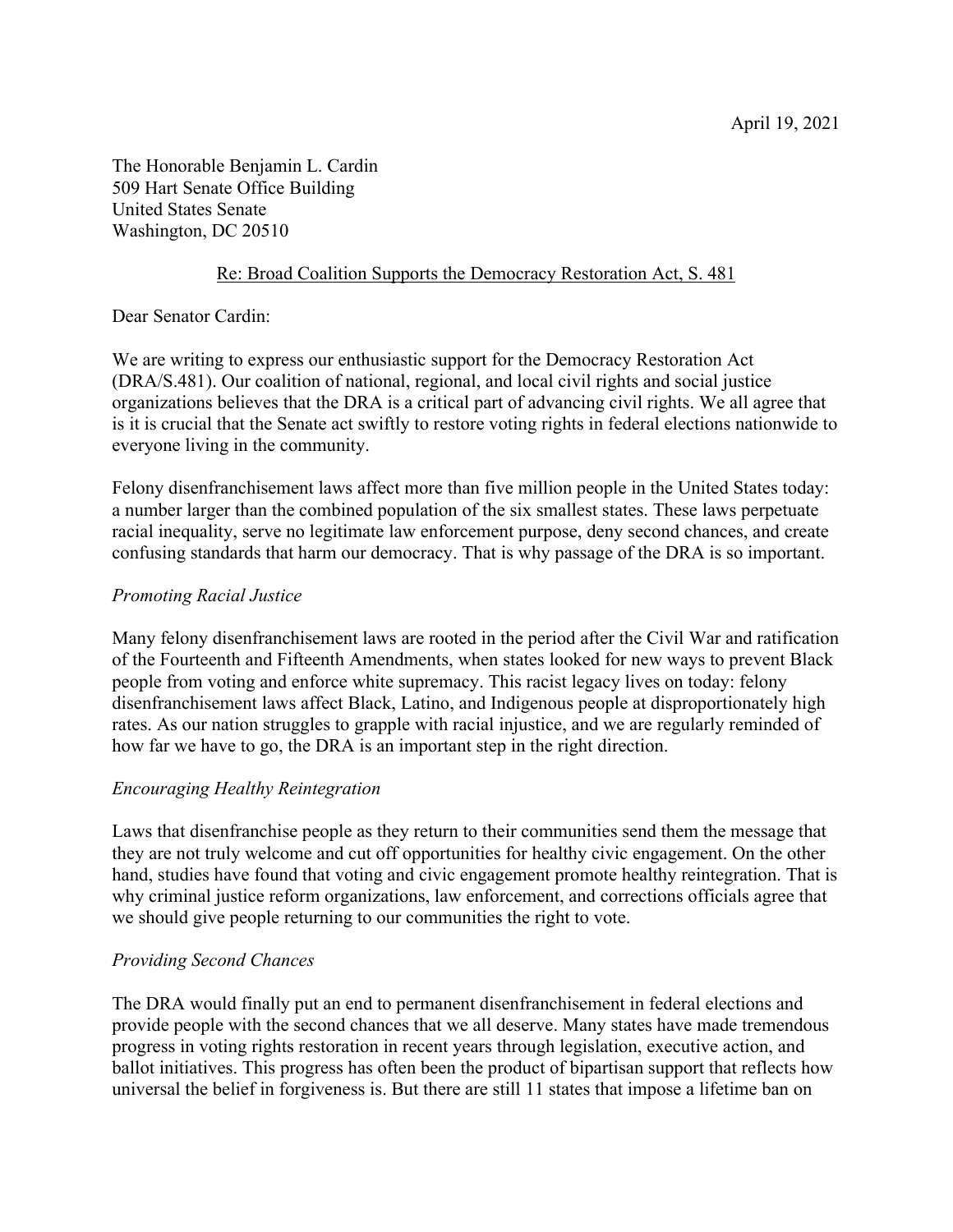voting for at least some people with convictions. It is long past time to put an end to this unforgiving policy.

#### *Ending Confusion with a National Standard*

Currently, the voting rights of people with convictions vary depending on the states where they live, the offenses they were convicted of, and even the fines and fees that they owe. This variation confuses voters and election officials alike. The result is that even people who are legally eligible miss out on the opportunity to vote. Enacting the DRA would create a simple rule for federal elections that is easy to administer and, in turn, promote trust in elections.

Thank you so much for your continuing advocacy on this issue and sponsorship of the DRA for the past ten years. We look forward to working with you to get it passed.

Sincerely,

**Advancement Project National Office**

**Alliance of Families for Justice**

**American Association of People with Disabilities**

**American Civil Liberties Union**

**Anti-Defamation League**

**Arizona Advocacy Network (AZAN)**

**Asian Americans Advancing Justice | AAJC**

**Association of Programs for Rural Independent Living**

**Autistic Self Advocacy Network**

**The Brennan Center for Justice at NYU School of Law**

**Brooklyn Voters Alliance**

**Center for Employment Opportunities**

**Citizen Action of New York**

**Citizen Action of New York, Rochester Chapter**

**Civic Nebraska**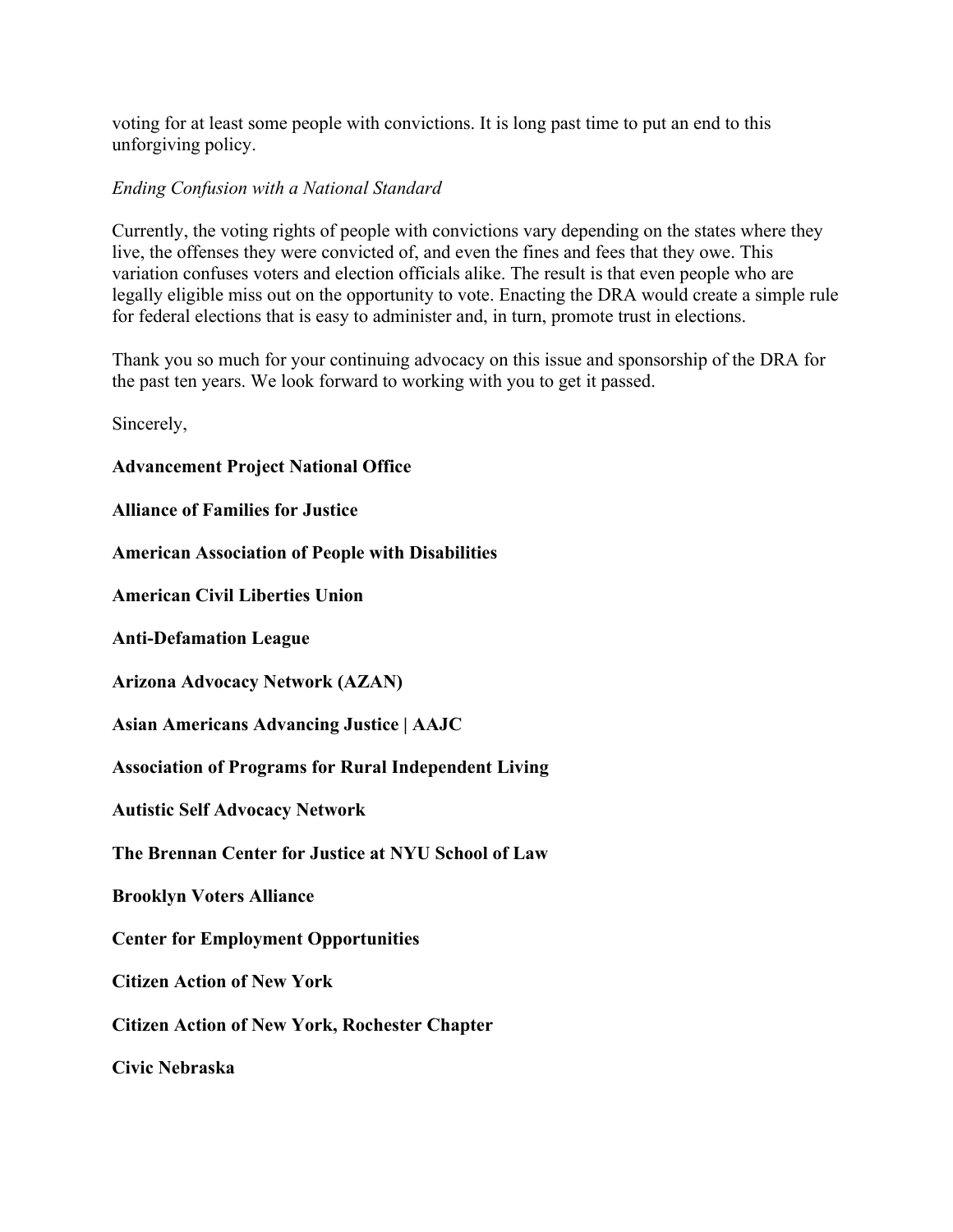| <b>The Civics Center</b>                                        |
|-----------------------------------------------------------------|
| <b>Civil Survival Project</b>                                   |
| <b>College and Community Fellowship</b>                         |
| <b>Color of Change</b>                                          |
| <b>CURE (Citizens United for the Rehabilitation of Errants)</b> |
| <b>Democracy 21</b>                                             |
| <b>Democracy for All Florida</b>                                |
| <b>Demos</b>                                                    |
| <b>Drug Policy Alliance</b>                                     |
| <b>End Citizens United / Let America Vote Action Fund</b>       |
| <b>Florida Rising</b>                                           |
| <b>Fix Democracy First</b>                                      |
| <b>Fuse Washington</b>                                          |
| <b>The Gamaliel Network</b>                                     |
| <b>Georgia Coalition for the People's Agenda</b>                |
| <b>Greater NYC for Change</b>                                   |
| <b>Health in Justice Action Lab</b>                             |
| <b>LatinoJustice PRLDEF</b>                                     |
| The Leadership Conference on Civil and Human Rights             |
| <b>League of Conservation Voters</b>                            |
| <b>League of Women Voters of Florida</b>                        |
| <b>Life for Pot</b>                                             |
| <b>A Little Piece of Light</b>                                  |
|                                                                 |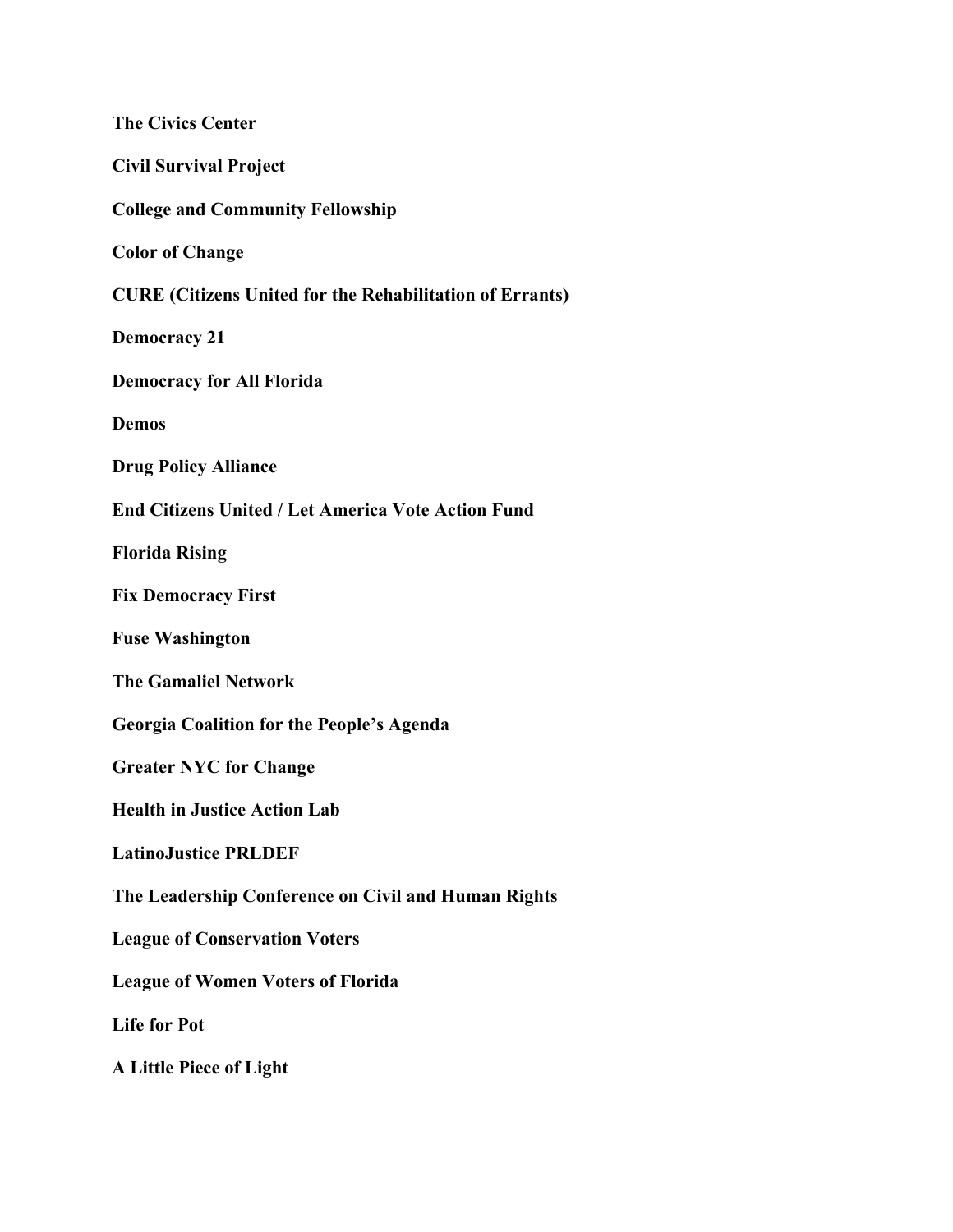**NAACP Legal Defense and Educational Fund, Inc. (LDF) National Association of Criminal Defense Lawyers National Association of Social Workers National Disability Rights Network (NDRN) National Haitian Elected Officials Network National Urban League Native American Rights Fund New Jersey Institute for Social Justice New York Democratic Lawyers Council New York Immigration Coalition Operation Restoration People for the American Way People Over Profits Poder LatinX Progressive Turnout Project Protect Democracy Public Wise Retail, Wholesale & Department Store Union (RWDSU) Seattle / King County Coalition on Homelessness The Sentencing Project Service Employees International Union (SEIU) Southern Poverty Law Center (SPLC) Action Fund Stand Up America**